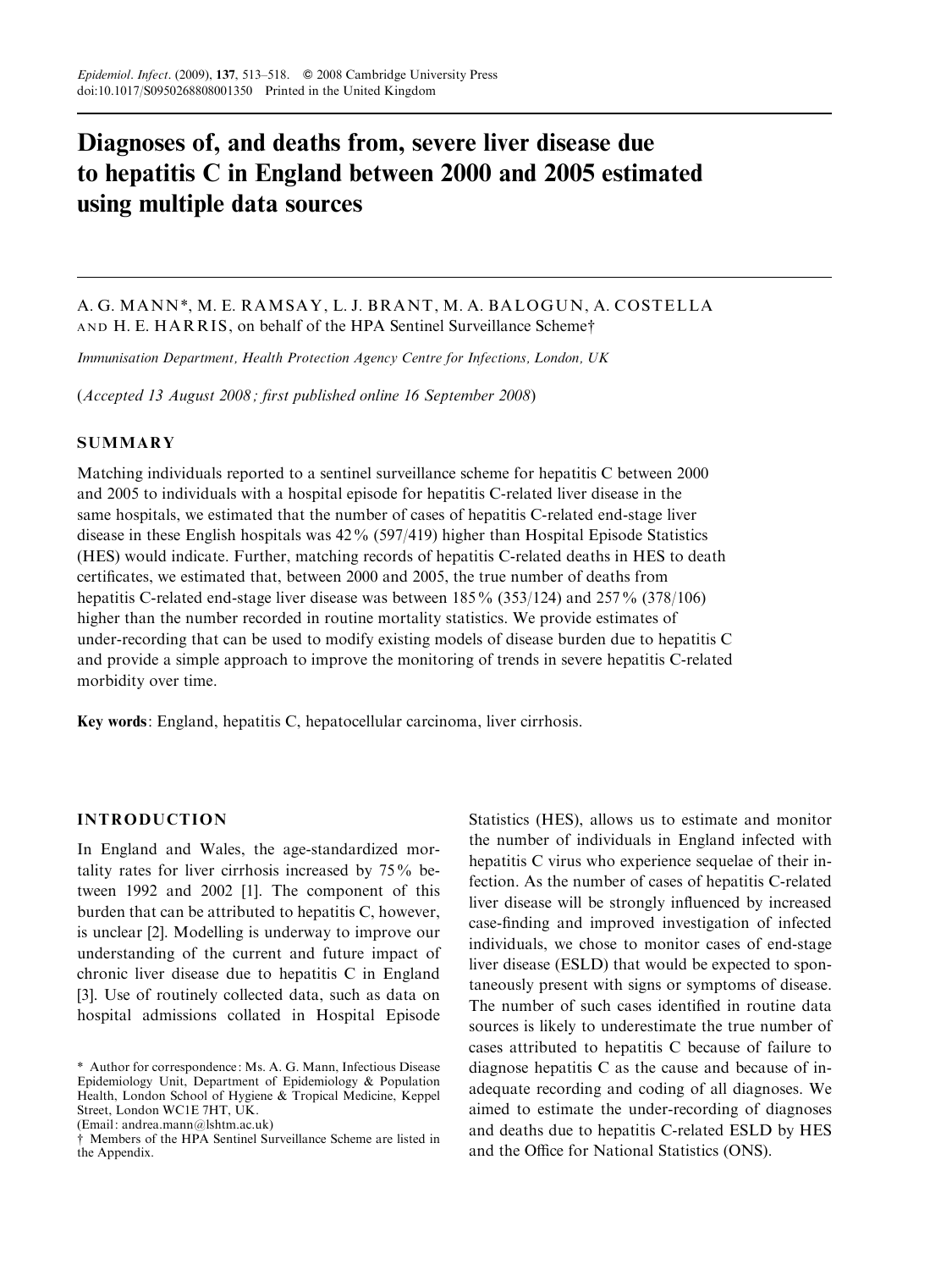## METHODS

#### Data sources and case definitions

#### Sentinel surveillance of ESLD

In 2000, the Health Protection Agency Centre for Infections (HPA CfI) established sentinel surveillance of ESLD due to viral hepatitis to supplement routinely collected data [4]. One nominated physician with a special interest in liver disease from each centre reports the number of hepatitis C-infected individuals (both in-patients and out-patients) presenting for the first time with a symptom of ESLD. Information on individuals presenting for the first time to each hospital with ascites, bleeding varices, hepatic encephalopathy, or primary hepatocellular carcinoma due to hepatitis C are reported monthly by the nominated physician to the HPA CfI. Evidence of hepatitis C virus infection is defined as a positive test for antibody to hepatitis C virus or for hepatitis C virus RNA. The case definition was chosen in collaboration with experienced physicians to identify individuals with severe enough complications to present spontaneously to a hospital with clinical manifestations of liver disease. This definition, based solely on clinically apparent signs or symptoms, was considered unlikely to be influenced by increased case-finding for hepatitis C, accompanied by active investigation (such as liver biopsy) of such cases.

Participating centres have included a range of hospitals, from specialist liver transplant centres to district general hospitals, in a range of regions. To encourage complete reporting clinicians are requested to report to us each month, even if no cases fitting the case definition have been seen. Information extracted from the database included hospital, month and year of birth, sex, diagnosis, and date of presentation.

### Mortality data from death certificates

Information was available from the death certificates of patients who died between 2000 and 2005 with any mention of hepatitis C in the text or presence of an ICD10 code for hepatitis C (B17.1 or B18.2) in any of the 13 fields supplied by the ONS [5]. These data are provided on request to the HPA CfI for use as part of national surveillance. Deaths due to hepatitis Crelated ESLD were defined as those for which there was mention of severe liver disease or hepatocellular carcinoma in the text or in the ICD10 codes (R18, K72.9, K72.0, K72.1, K70.4, I85.0, I85.9, I98.2, C22.0) on the certificate. The code for acute hepatitis was included after review of the death certificates for all deaths with ICD codes found that none specified an acute infection in the text entries. This suggests that where chronic infection is not specified, the code for acute infection is used as a default by ONS. Place of death was available for all records and each death was categorized as having occurred in hospital or out of hospital.

# **HES**

Information on individuals diagnosed with, and who died from, severe liver disease due to hepatitis C was available from HES recorded between 1 April 1997 and 31 March 2006 [6]. HES contain separate records for each episode of hospital care that an individual receives within a given admission to a National Health Service (NHS) hospital in England. Each HES record contains clinical, demographic, administrative, and geographical information about an individual patient. Data are supplied to the HPA in an anonymized form, therfore it is not possible to validate the accuracy of clinical or other coding. A person was defined as having been diagnosed in HES with ESLD if one or more of their episodes included an ICD10 code for ascites, bleeding varices, or hepatic encephalopathy (R18, K72.9, K72.0, K72.1, K70.4, I85.0, I85.9, I98.2) or hepatocellular carcinoma (C22.0) in any of the 14 diagnosis fields. These episodes were then matched using the unique identifier field (HESID) to all episodes coded to hepatitis C (ICD10 codes B17.1 or B18.2) within the same financial year to identify those likely to be diagnosed with hepatitis C-related ESLD. The ICD10 code for acute hepatitis C was included because of our experience with ONS data.

To identify individuals newly presenting with hepatitis C-related ESLD, the individuals diagnosed as above were de-duplicated using HESID, to identify the first date of admission for each individual. To avoid including individuals whose first admission for hepatitis C-related severe liver disease occurred prior to April 1997, only individuals with first admission dates between 2000 and 2005 were analysed. It was therefore assumed that it was unlikely that individuals diagnosed with ESLD disease prior to April 1997 would then be admitted after January 2000 without any intervening care. To identify individuals where hepatitis C-related ESLD contributed to death, individuals diagnosed with hepatitis C-related ESLD were also matched to all episodes with a death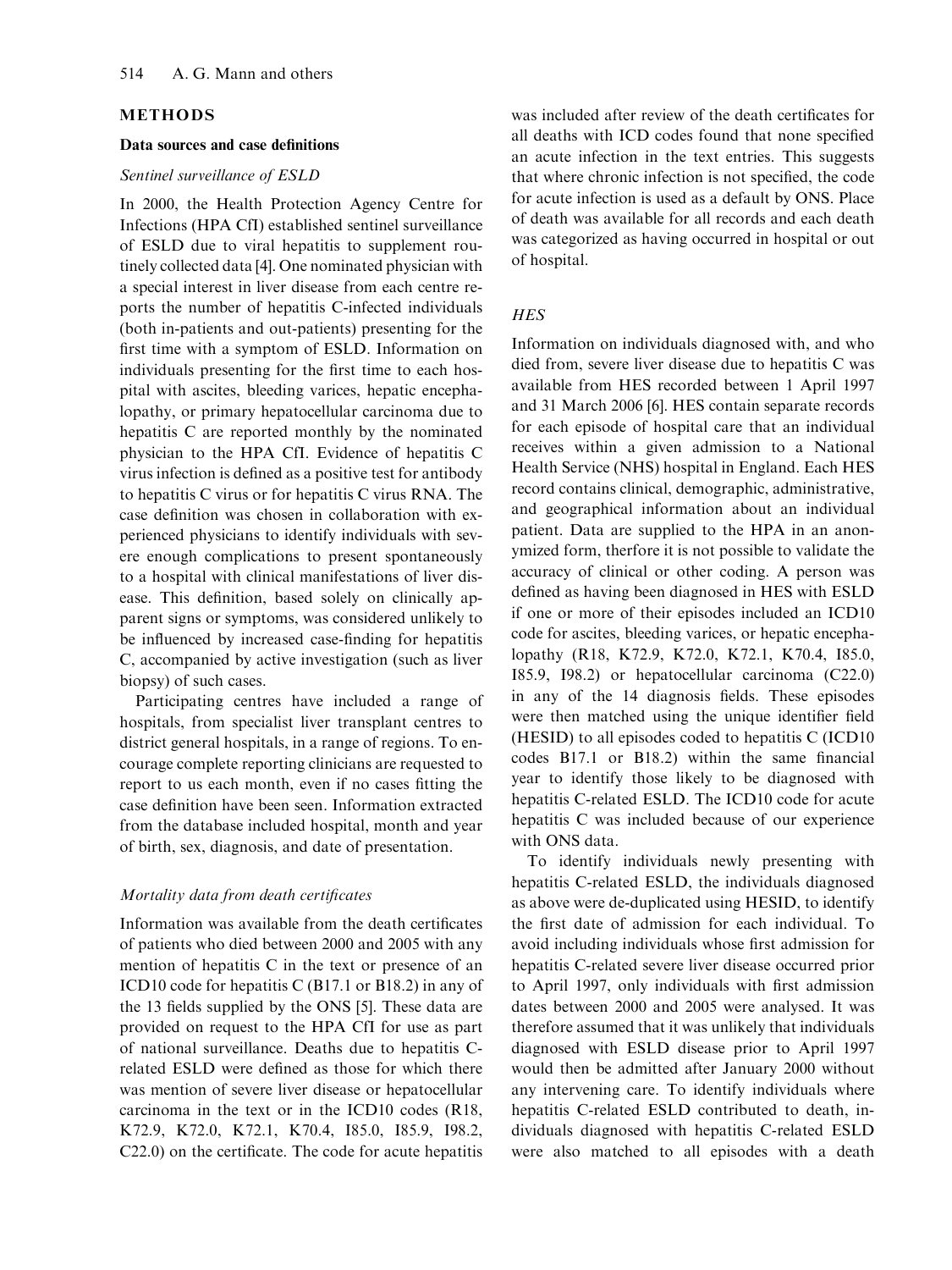| Dataset A |        |       |
|-----------|--------|-------|
| Present   | Absent | Total |

|  |  | Table 1. The capture–recapture method |  |  |
|--|--|---------------------------------------|--|--|
|--|--|---------------------------------------|--|--|

Present *a* b Absent  $c$   $d=b*c/a$ 

recorded in the same financial year and with dates of death between 2000 and 2005.

Total  $e=a+b+c+d$ 

#### Statistical methods

Dataset B

Pooling data over the years 2000–2005, records for individuals who first presented with ESLD related to hepatitis C in one of the sentinel centres were matched between the sentinel surveillance and HES on month and year of birth, sex, and hospital provider code. For centres that did not participate in the sentinel surveillance scheme for the whole period, cases were matched to individuals in HES only for the period of participation.

Deaths with hepatitis C-related ESLD recorded in HES and registered by the ONS were matched on month and year of birth, date of death, and sex. Individuals without date of birth and sex were necessarily excluded from the matching exercise. Matching records were checked by hand for additional information (such as place of death, date of admission, ethnic status) to corroborate the match.

A capture–recapture analysis was undertaken to estimate the total number of diagnoses of hepatitis C-related severe liver disease in participating centres. A second capture–recapture analysis was conducted to estimate the total number of deaths due to severe liver disease and hepatitis C in English hospitals. Estimates of the total number individuals diagnosed with, and who died from, severe liver disease due to hepatitis C (e) were calculated using the formula given in Table 1.

Goodness-of-fit-based confidence intervals were calculated using the method of Regal & Hook [7]. All analyses were done using Stata statistical software (version 8.2, Stata Corp, College Station, TX, USA) and Microsoft Excel (Microsoft, Redmond, WA, USA).

A sensitivity analysis was performed to calculate the total number of individuals diagnosed, or dying, with hepatitis C-related severe liver disease assuming that we failed to detect  $5\%$  of true matches (false negatives) and assuming 5% of the matches were not, in fact, the same individual (false positives).

#### RESULTS

#### Sentinel surveillance and HES

Between 2000 and 2005, nine English centres participated for between 1 and 6 years, returning a total of  $377/468$  (80%) of the expected monthly returns. A total of 247 cases due to hepatitis C were reported to sentinel surveillance from these collaborating centres, compared to 419 recorded in HES for the same centres (Table 2). After excluding 11 cases with missing date of birth and five duplicates from HES, 166 cases were matched between both datasets (leaving 80 ESLD and 237 HES cases that did not match), making the total estimated cases in that period to be 597 [95% confidence interval (CI) 562–642]. Sensitivity analysis assuming 5% false-positive and 5% false-negative matches gives a total estimated number of cases of 629 (95% CI 587–679) and 570 (95% CI 540–608), respectively.

The cases reported via ESLD that matched to cases in HES were similar to those that did not match in terms of sex, diagnosis and age. The proportion of cases in males was 128/166 (77%) and 60/80 (75%), and with a diagnosis of hepatocellular cancer was 55/ 166 (33%) and 31/80 (39%) in matching and nonmatching cases, respectively. The mean age of matching cases was 53 years compared to 55 years in those that did not match.

#### Mortality: HES and ONS

A total of 935 deaths were reported to ONS in the period, one was excluded from the matching because of missing date of birth. Of the remaining 934, 740 had a hospital as place of death. In the same period 1362 deaths were reported in HES, 16 were excluded from matching due to missing dates of birth and two were found to be duplicates, leaving 1344 available for matching. A total of 417 cases matched between the two datasets, leaving 927 deaths reported only to HES and 323 only to ONS (Table 3).

The ONS deaths that matched to deaths in HES were similar to those that did not match in terms of sex, diagnosis and age. The proportion of cases in males was 319/417 (76%) and 222/323 (69%), and with a diagnosis of hepatocellular cancer was 150/ 417 (36%) and 121/323 (38%) in matching and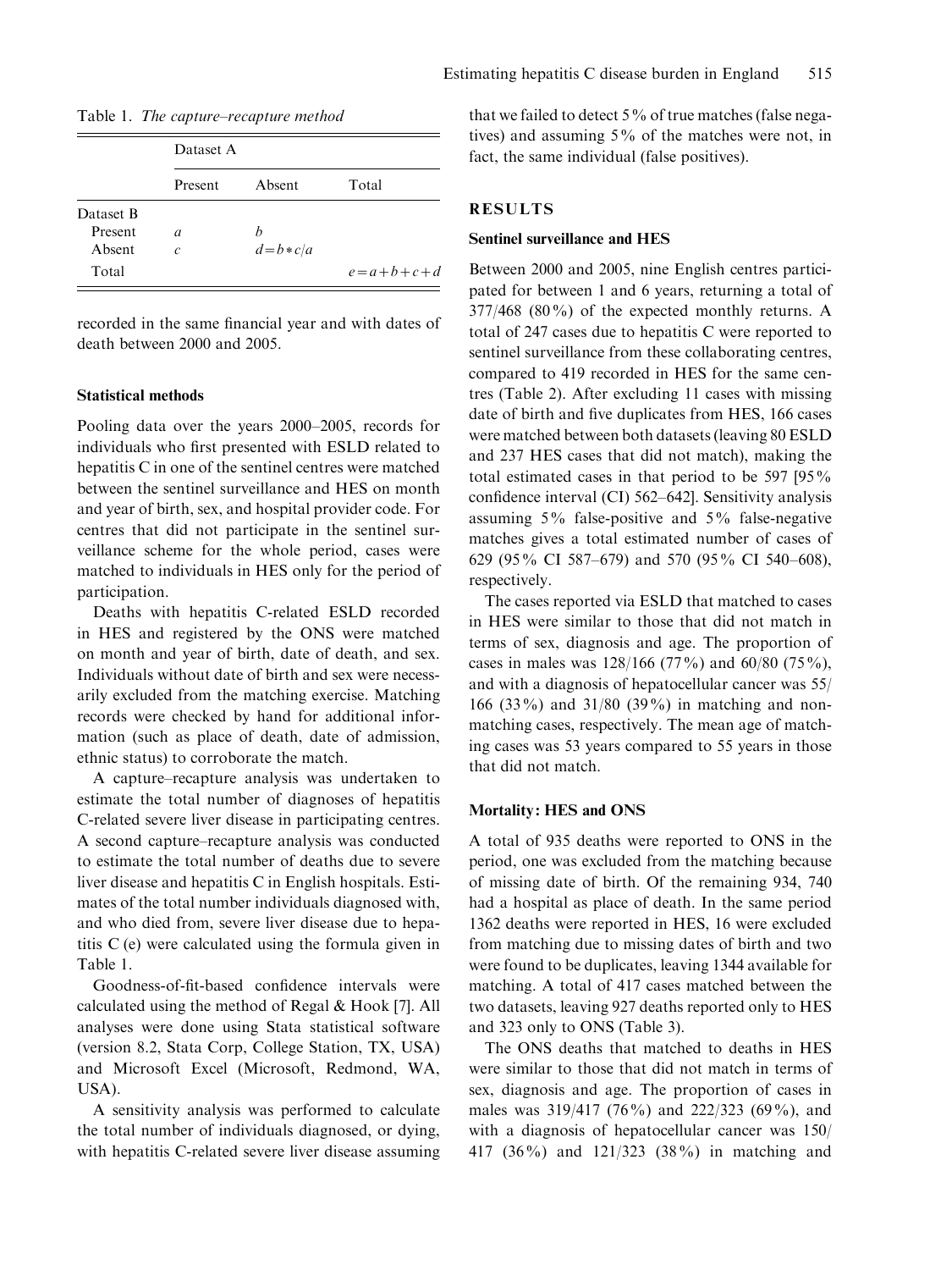|       | $Trust$ 1 |     | Trust 2 |          | Trust 3                    |   | Trust 4  | Trust 5 |    | Trust 6                                      | Trust 7 |    | Trust 8 | Trust 9 |   | $\Gamma$ otal |     |
|-------|-----------|-----|---------|----------|----------------------------|---|----------|---------|----|----------------------------------------------|---------|----|---------|---------|---|---------------|-----|
|       |           |     |         |          | ESLD HES ESLD HES ESLD HES |   | ESLD HES |         |    | ESLD HES ESLD HES ESLD HES ESLD HES ESLD HES |         |    |         |         |   | <b>ESLD</b>   | HES |
|       |           |     |         |          |                            |   |          |         |    |                                              |         | 34 |         |         |   | 28            |     |
| 2001  |           |     |         |          |                            |   |          |         |    |                                              |         |    |         |         |   | 36            | 54  |
|       |           |     |         |          |                            |   |          |         |    |                                              |         |    |         |         |   | Ĺ             | 55  |
|       |           |     |         |          |                            |   |          |         |    |                                              |         |    |         |         |   | 38            |     |
|       |           |     |         |          |                            |   |          |         |    |                                              |         |    |         |         |   |               |     |
| 2005  |           |     |         |          |                            |   |          |         |    |                                              |         |    |         |         |   |               | 120 |
| Total | 138       | 202 |         | $\Omega$ | 33                         | 4 |          |         | 37 |                                              |         | 34 |         |         | Q | 247           | 419 |

non-matching deaths, respectively. The mean age of both groups was 56 years.

# DISCUSSION

The yearly number of new cases of hepatitis C virus infection in England is estimated to have increased from about nil in 1960 to around 12 000 in 1995 [3]. To inform health-care planning for hepatitis C and to make the case for providing resources for the treatment of hepatitis C virus-infected individuals it is vital to know the current and future burden of infection. Routinely collected data, including HES and death certificates, can be used to monitor the number of diagnoses of, and deaths from, hepatitis C. However, as shown in the present study, these sources of data underestimate the burden of disease. Using capture– recapture techniques, we suggest that the total number of individuals diagnosed with hepatitis C-related ESLD in England is around 42% higher than the number reported in HES and the total number of individuals who die with this condition in hospital is more than 200% higher than the number recorded by ONS. Any estimates of the future burden of hepatitis C and severe liver disease using routine data sources needs to adjust for under-reporting and any analysis of trends need to account for possible changes in under-reporting over time.

Capture–recapture techniques have been used for a number of diseases to estimate the level of 'missing' data in routine sources [8–11]. There are four main assumptions underlying this technique: that the underlying population from which the individuals are drawn remains unchanged during the study period, that the lists of individuals being compared are independent, that each member of the population has the same probability of being on a given list, and that individuals are matched correctly [12, 13]. It is also important that the case definition for each list has a high specificity (i.e. a low false positivity rate), otherwise capture–recapture methods will overestimate the burden of disease [9].

The underlying populations for this study were the catchment populations of the sentinel centres and residents of England. Although there will be some changes in both of these populations, given the severe and uncommon nature of the disease studied, changes within the period are unlikely to be significant enough to influence this analysis. We will have missed some true matches as cases may have been reported to the other data source outside of the study period and we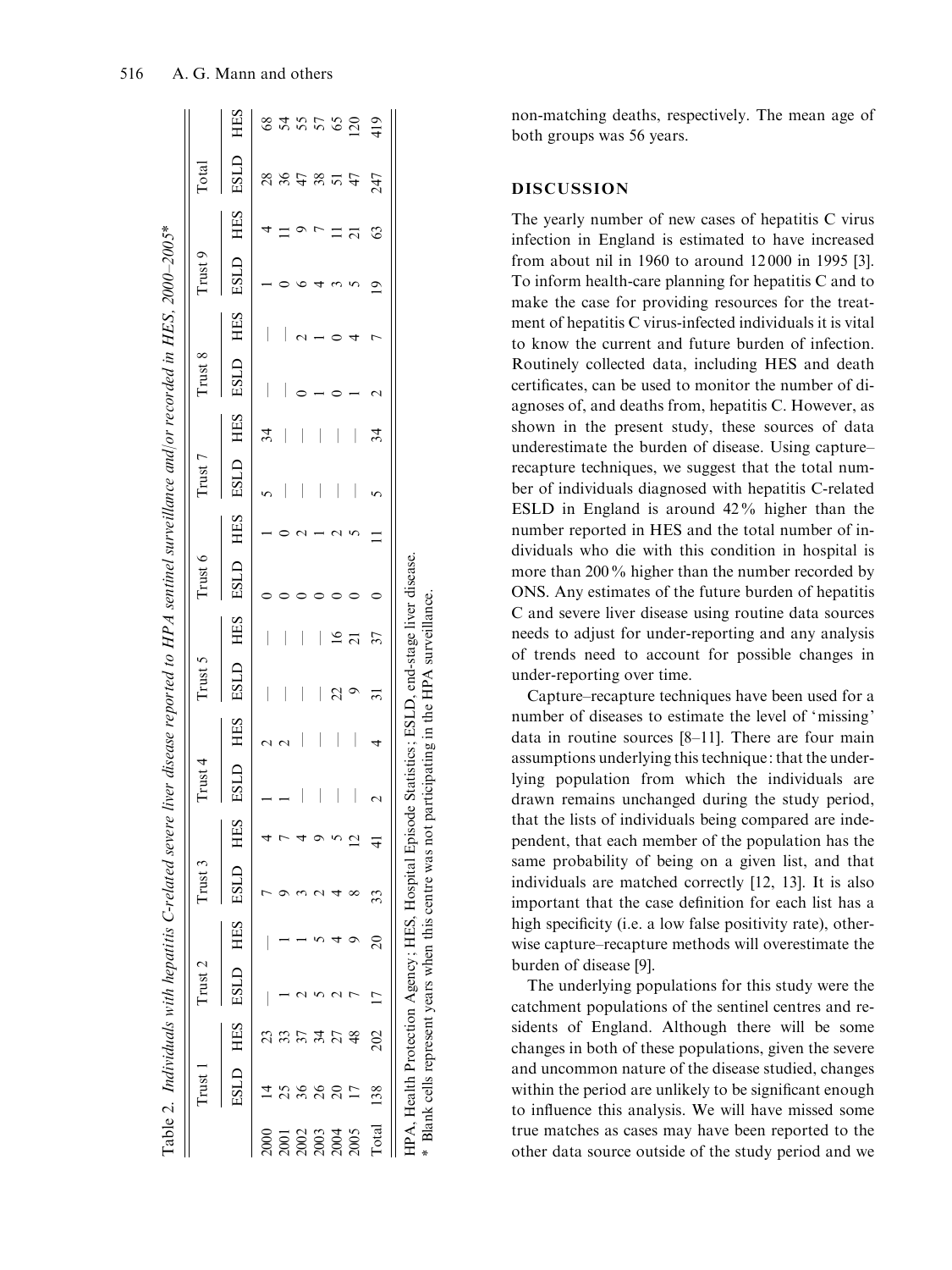|               |                     |                |                      | Capture–recapture analysis |                    |                                 |                                                              |                                             |                                          |
|---------------|---------------------|----------------|----------------------|----------------------------|--------------------|---------------------------------|--------------------------------------------------------------|---------------------------------------------|------------------------------------------|
|               | ONS deaths<br>Total | In<br>hospital | <b>HES</b><br>deaths | <b>ONS</b><br>only         | <b>HES</b><br>only | <b>HES</b><br>and<br><b>ONS</b> | Total estimated<br>deaths in hospital<br>$(95\% \text{ CI})$ | $5\%$ false positive<br>$(95\% \text{ CI})$ | 5% false negative<br>$(95\% \text{ CI})$ |
| 2000          | 152                 | 124            | 168                  | 65                         | 109                | 59                              | $353(310-416)$                                               | 372 (323–443)                               | $329(293 - 385)$                         |
| 2001          | 139                 | 114            | 186                  | 50                         | 122                | 64                              | $331(295 - 383)$                                             | 349 (307–406)                               | $310(281-356)$                           |
| 2002          | 133                 | 106            | 203                  | 49                         | 146                | 57                              | 378 (331, 446)                                               | 397 (346–476)                               | $348(309 - 403)$                         |
| 2003          | 157                 | 124            | 228                  | 59                         | 163                | 65                              | $435(383 - 509)$                                             | 458 (399–538)                               | 401 (356–458)                            |
| 2004          | 169                 | 131            | 252                  | 47                         | 168                | 84                              | 393 (359–441)                                                | 414 (373–467)                               | 369 (342–412)                            |
| 2005          | 185                 | 141            | 307                  | 53                         | 219                | 88                              | 492 (447–554)                                                | 518 (465–585)                               | $457(419-506)$                           |
| $2000 - 2005$ | 934                 | 740            | 1344                 | 323                        | 927                | 417                             | 2385 (2268-2519)                                             | 2511 (2380–2663)                            | 2219 (2122–2333)                         |

Table 3. The estimated total number of individuals in England dying with hepatitis C-related severe liver disease, 2000–2005

HES, Hospital Episode Statistics; ONS, Office for National Statistics; CI, confidence interval.

may have matched incorrectly due to the limited identifiers available in HES. However, assuming that  $\pm$ 5% cases should have been matched did not materially alter our conclusions. To minimize the possibility of including cases of ESLD which are not truly hepatitis C-related we chose a clinically specific casedefinition and required the hospitalized cases to be recorded with a diagnosis of hepatitis C in the same financial year. However, we were not able to validate diagnostic coding in HES and it is possible that in some cases there was another cause for the severe liver disease (such as alcohol) and that hepatitis C virus infection was not thought to have contributed to the condition. We assumed, however, that in anyone diagnosed with hepatitis C and symptoms of ESLD in the same financial year, hepatitis C was either causal or contributing to morbidity, for example as a co-factor with alcohol.

We cannot exclude the possibility that a person's probability of being on one list is dependent on their probability of being on the second list. A diagnosed patient not ascertained in HES (e.g. because the results of their hepatitis C test were not included in their hospital records) may also be unlikely to have been reported via sentinel surveillance. However, participating clinicians with an interest in viral hepatitis are likely to actively seek hepatitis test results for a patient seen with a life-threatening liver-related condition and so we feel that this is unlikely to be a major problem in the sentinel surveillance. A clinician who completes a death certificate, however, may use only the information recorded in the notes and so it is likely that there is some dependency between death certificates and hospital episodes. Another potential limitation is the possibility of heterogeneity, where particular members of the population may be less likely to appear on a given list. Certain groups of individuals may be less likely to have an episode coded as hepatitis C-related when seeking hospital care, perhaps because of concerns about stigma or insurance risks. However, comparison of those matched with those reported only to sentinel surveillance or recorded by the ONS suggested that the two groups were largely similar.

These limitations may have produced an over- or underestimate of the total burden of hepatitis Crelated disease. It is plausible that failure to match because of missing or incorrect identifiers has occurred, or that certain groups are less likely to appear on certain lists, leading to an overestimate of total cases or deaths. In contrast, possible dependency between the data sources used may have led to an underestimate of total burden. Importantly, both datasets exclude individuals where the diagnosis, of either hepatitis C or severe liver disease, has never been made. This problem should have been minimized by the choice of a case definition of severe disease, which would normally warrant intensive investigation, including hepatitis C testing. However, individuals who present and die quickly before investigations can be performed may not be diagnosed and will therefore not be included in either dataset. This may be particularly true for individuals where other more common aetiological factors, such as alcohol, are present. The number of individuals with less severe manifestation of hepatitis C infection, such as early cirrhosis, is likely to be underestimated to a much greater extent.

Despite the limitations we have discussed, we believe that our results provide an estimate of